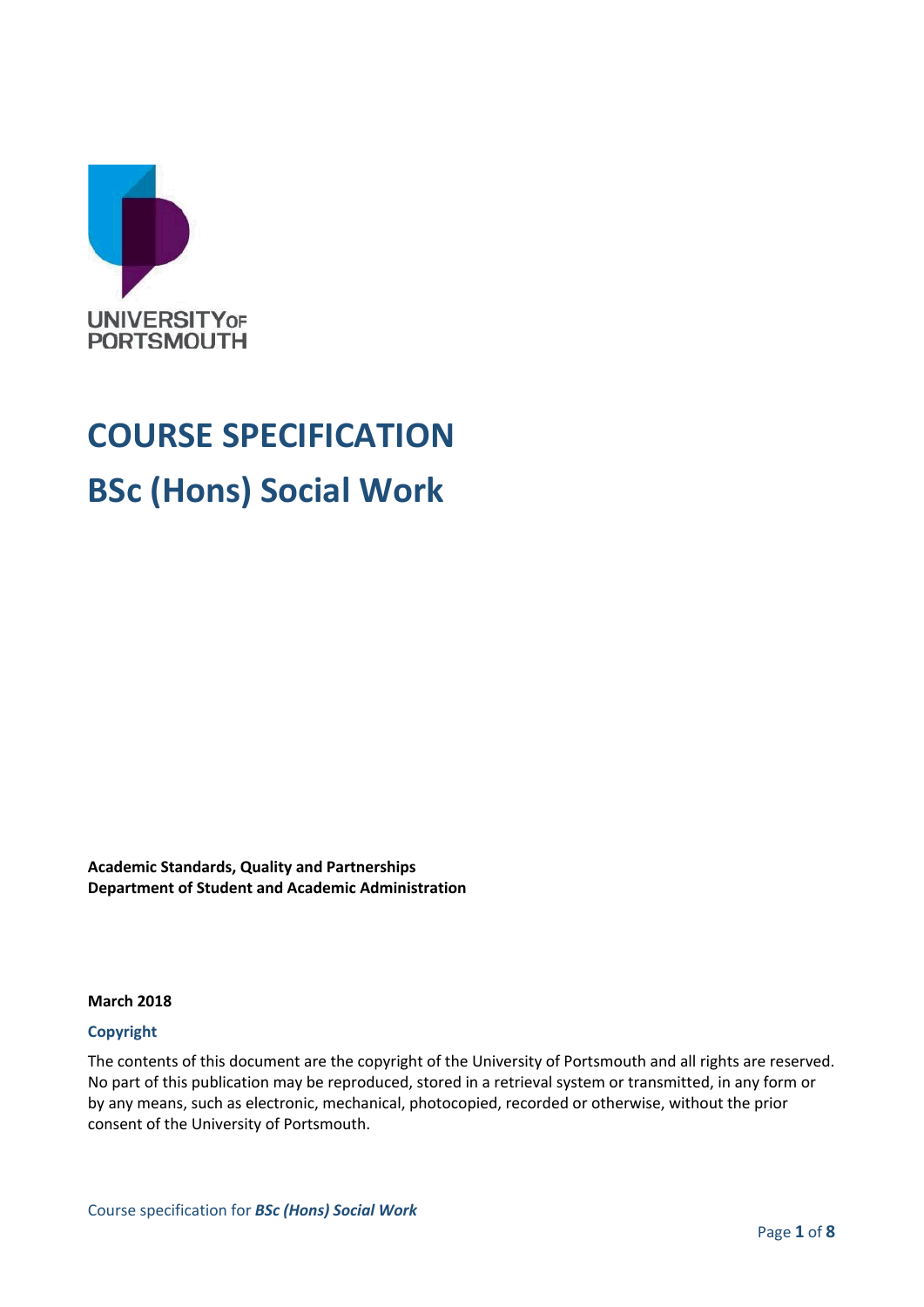## **COURSE SPECIFICATION**

| <b>Course Title</b>                                                                                  | <b>BSc (Hons) Social Work</b>                                                                                                        |
|------------------------------------------------------------------------------------------------------|--------------------------------------------------------------------------------------------------------------------------------------|
| <b>Final Award</b>                                                                                   | BSc (Hons)                                                                                                                           |
| <b>Exit Awards</b>                                                                                   | CertHE Social Studies, DipHE Social Studies<br>Cannot have Social Work in title of exit award due to<br><b>PSRBs</b>                 |
| Course Code / UCAS code (if applicable)                                                              | <b>U1656FTC</b>                                                                                                                      |
| Mode of study                                                                                        | full time                                                                                                                            |
| Mode of delivery                                                                                     | Campus                                                                                                                               |
| Normal length of course                                                                              | 3 years                                                                                                                              |
| Cohort(s) to which this course specification<br>applies                                              | September 2021                                                                                                                       |
| <b>Awarding Body</b>                                                                                 | University of Portsmouth                                                                                                             |
| <b>Teaching Institution</b>                                                                          | University of Portsmouth                                                                                                             |
| Faculty                                                                                              | <b>Science Faculty</b>                                                                                                               |
| School/Department/Subject Group                                                                      | School of Health and Care Professions                                                                                                |
| School/Department/Subject Group webpage                                                              | http://www2.port.ac.uk/school-of-health-sciences-and-<br>social-work/? ga=2.101989444.459526196.1534141628-<br>1919534275.1531394818 |
| Course webpage including entry criteria                                                              | https://www.port.ac.uk/study/courses/bsc-hons-social-<br>work                                                                        |
| Professional and/or Statutory Regulatory<br><b>Body accreditations</b>                               | Social Work England                                                                                                                  |
| <b>Quality Assurance Agency Framework for</b><br><b>Higher Education Qualifications (FHEQ) Level</b> | 6                                                                                                                                    |

This course specification provides a summary of the main features of the course, identifies the aims and learning outcomes of the course, the teaching, learning and assessment methods used by teaching staff, and the reference points used to inform the curriculum.

This information is therefore useful to potential students to help them choose the right course of study, to current students on the course and to staff teaching and administering the course.

Further detailed information on the individual modules within the course may be found in the relevant module descriptors and the Course Handbook provided to students on enrolment.

Please refer to the [Course and Module Catalogue](https://course-module-catalog.port.ac.uk/#/welcome) for further information on the course structure and modules.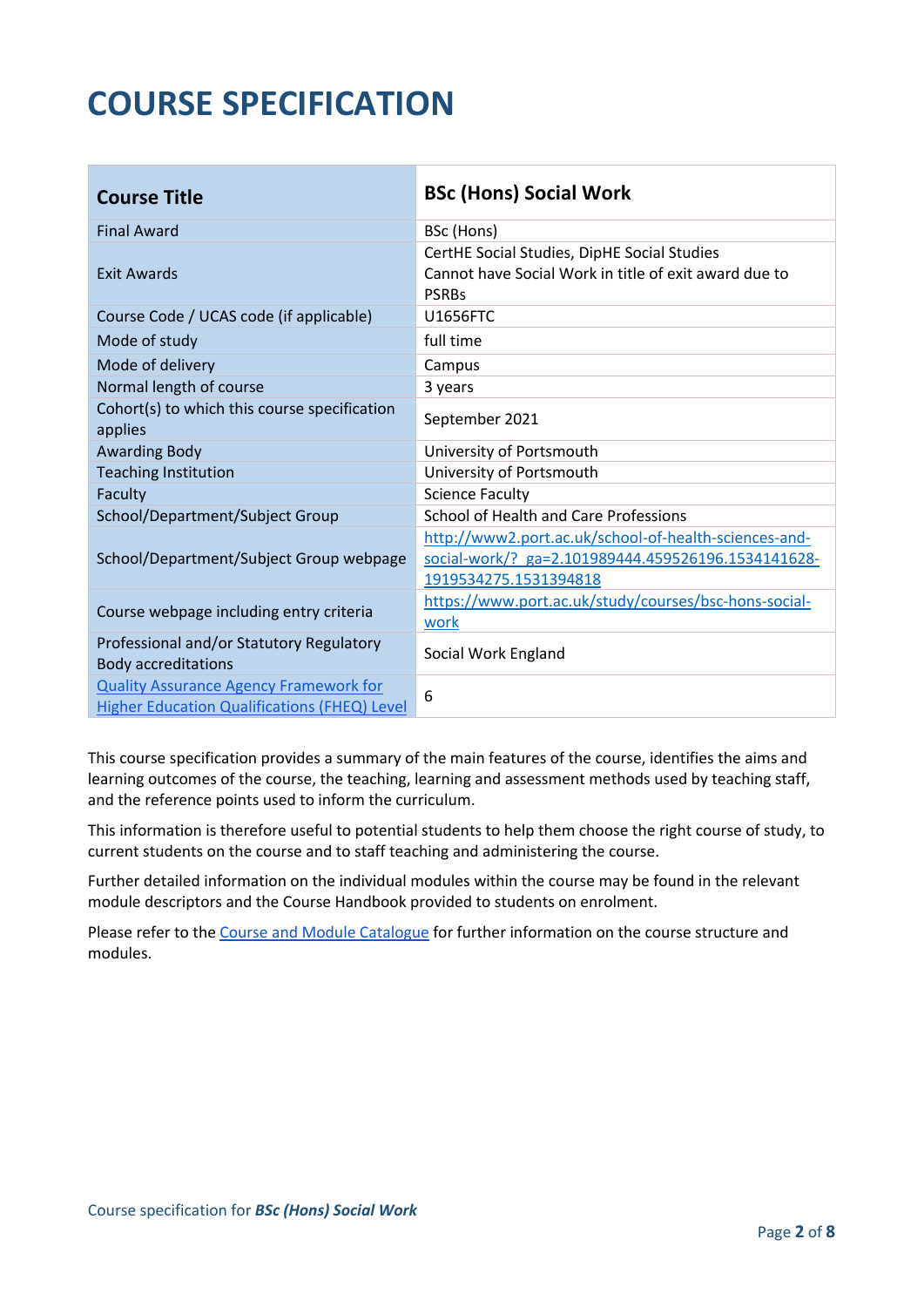## **Educational aims of the course**

- Ensure students have adequate opportunities to develop practice skills and to demonstrate the requirements of the Professional Capability Framework (PCF) (BASW 2018) and Social Work England Standards of Proficiency (SOP) (2017), grounded within the theories and subject indicators identified in the Quality Assurance Agency (QAA) Subject Benchmarking Standards (SBS).
- Provide a framework allowing students to follow a coherent programme of study and placement learning.
- Provide an opportunity for students to achieve a professional qualification in Social Work.
- Enable students to develop knowledge of social work practice and of the diversity of user groups.
- Provide a challenging and stimulating study environment on campus and placement for the development of the professional value base of Social Work.
- Provide an opportunity for students to apply and transfer knowledge and skills to people with lived experience including service users and carers.
- Provide students with opportunities for multi-disciplinary learning on campus and in placement learning.
- Provide an environment that challenges discrimination on all levels to all users and groups, which includes a multi-cultural society, who come into contact with social workers and social work agencies, engendering respect, compassion and dignity
- Enable students to link theory to practice and develop analytical and critical perspectives to social work practice, drawing on global perspectives.
- Enable students to develop reflective practice knowledge and skills through placement learning.
- To become competent in making social work judgments.
- Prepare students to be eligible to apply for registration with the Social Work England at the point of qualification.
- Provide students with the skills and knowledge required to maximise career and employability prospects in a changing and challenging employment landscape.
- Provide students with an awareness of the continued professional development requirements for lifelong learning.

## **Course Learning Outcomes and Learning, Teaching and Assessment Strategies**

The [Quality Assurance Agency for Higher Education \(QAA\)](http://www.qaa.ac.uk/en) sets out a national framework of qualification levels, and the associated standards of achievement are found in their [Framework for Higher Education](http://www.qaa.ac.uk/quality-code/the-existing-uk-quality-code/part-a-setting-and-maintaining-academic-standards)  [Qualifications](http://www.qaa.ac.uk/quality-code/the-existing-uk-quality-code/part-a-setting-and-maintaining-academic-standards) document.

The Course Learning Outcomes for this course are outlined in the tables below.

#### **A. Knowledge and understanding of:**

| LO<br>number | <b>Learning outcome</b>                                                                                                                                                                                                                                                                                             | <b>Learning and</b><br><b>Teaching</b><br>methods | <b>Assessment</b><br>methods                                          |
|--------------|---------------------------------------------------------------------------------------------------------------------------------------------------------------------------------------------------------------------------------------------------------------------------------------------------------------------|---------------------------------------------------|-----------------------------------------------------------------------|
| A1           | Social processes including poverty, unemployment,<br>poor health, disablement, lack of education, refugee<br>and asylum and other sources of disadvantage that lead<br>to marginalisation, isolation and exclusion and their<br>impact on the demand for social work services, in a UK<br>and international context | lectures, seminars<br>and workshops               | written<br>assignments,<br>group<br>presentations,<br>Research Report |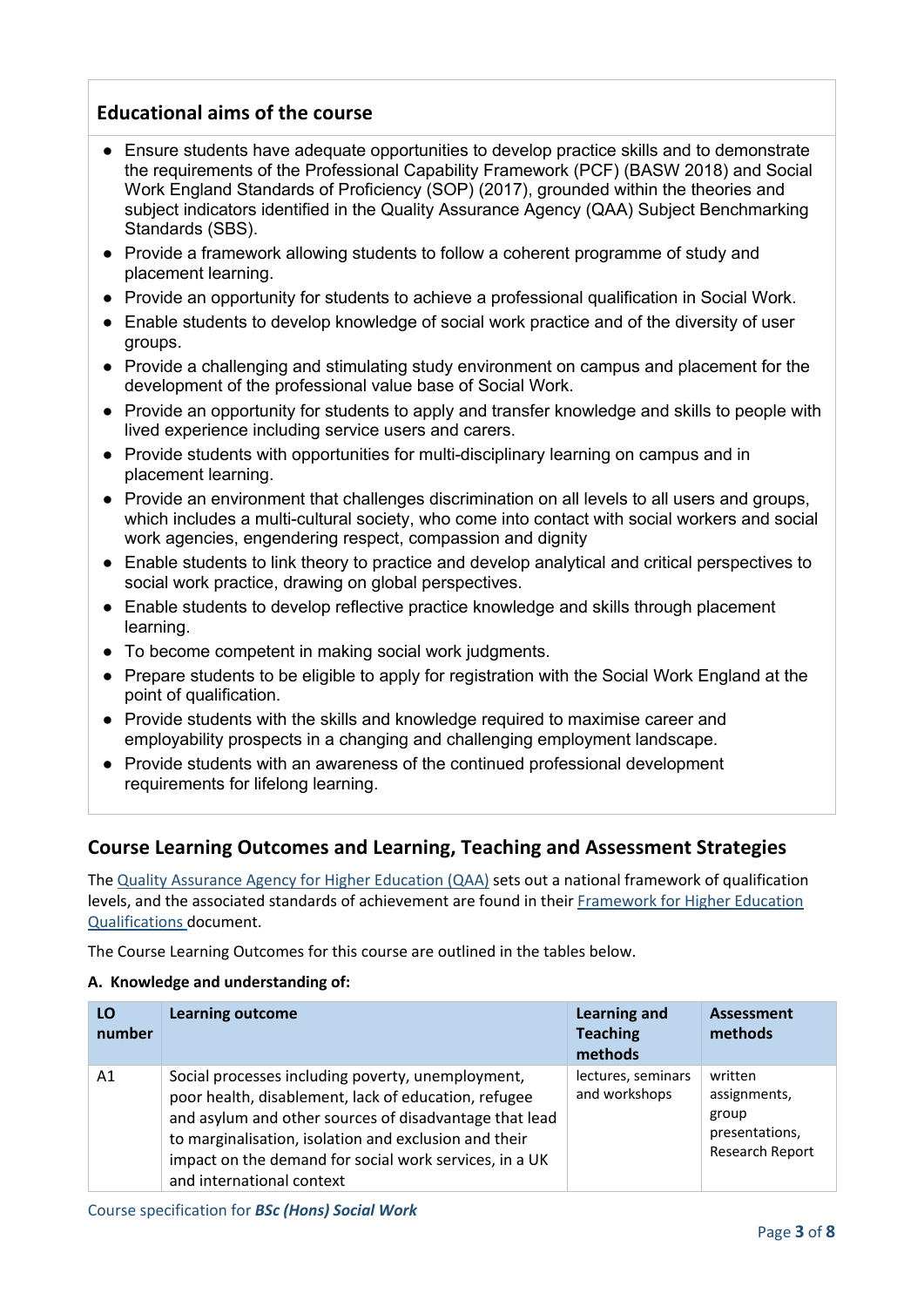| A2 | The nature of social work services in a diverse society<br>exploring links between processes contributing to social<br>differences (e.g. social class, gender & ethnic<br>differences), to the problems of inequality and<br>differential needs faced by service users                           | lectures, seminars<br>and workshops                                                 | written<br>assignments,<br>group<br>presentations,<br>Research Report                            |
|----|--------------------------------------------------------------------------------------------------------------------------------------------------------------------------------------------------------------------------------------------------------------------------------------------------|-------------------------------------------------------------------------------------|--------------------------------------------------------------------------------------------------|
| A3 | An understanding of different definitions, explanations,<br>characteristics and circumstances of service users and<br>the services required by them incorporating lifespan<br>development                                                                                                        | lectures,<br>seminars,<br>workshops,<br>creativity and co-<br>production<br>methods | written<br>assignments,<br>group<br>presentations,<br>Research Report                            |
| A4 | The relationship between agency policies, legal<br>requirements and professional boundaries in shaping<br>the nature of services provided in multi-disciplinary<br>contexts and the issues associated with working across<br>professional boundaries and within different<br>professional groups | lectures,<br>seminars,<br>workshops<br>creativity and co-<br>production<br>methods  | written<br>assignments,<br>group<br>presentations,<br>Research Report,<br>placement<br>portfolio |
| A5 | The core social work principles and practice, exploring<br>professional ethics including concepts of rights,<br>responsibility, justice, freedom, authority and power<br>inherent in the practice of social workers as moral and<br>statutory agents                                             | lectures,<br>seminars,<br>workshops<br>creativity and co-<br>production<br>methods  | written<br>assignments,<br>group<br>presentations,<br>Research Report,<br>placement<br>portfolio |

## **B. Cognitive (Intellectual or Thinking) skills, able to:**

| LO<br>number   | <b>Learning outcome</b>                                                                                                                                                                                                        | <b>Learning and</b><br><b>Teaching</b><br>methods                                                           | <b>Assessment</b><br>methods                                                                                         |
|----------------|--------------------------------------------------------------------------------------------------------------------------------------------------------------------------------------------------------------------------------|-------------------------------------------------------------------------------------------------------------|----------------------------------------------------------------------------------------------------------------------|
| <b>B1</b>      | Identify the roles and responsibilities of social work<br>within the multi professional context of private,<br>voluntary, independent and statutory social work<br>placement settings                                          | lectures, group<br>work, tutorial<br>support, practice<br>learning<br>placements, and<br>simulated practice | written<br>assignments,<br>group<br>presentations,<br>placement<br>portfolio, OSPA's<br>in simulated<br>environments |
| <b>B2</b>      | Apply a critical comparative analysis between UK and<br>international models of social work                                                                                                                                    | lectures, group<br>work, tutorial<br>support, practice<br>learning<br>placements, and<br>simulated practice | written<br>assignments,<br>group<br>presentations,<br>OSPA's in<br>simulated<br>environments                         |
| B <sub>3</sub> | Analyse and critically examine a range of problems and<br>situations encountered within practice                                                                                                                               | lectures, group<br>work, tutorial<br>support, practice<br>learning<br>placements, and<br>simulated practice | written<br>assignments,<br>group<br>presentations,<br>Research Report                                                |
| <b>B4</b>      | Demonstrate research and information retrieval skills,<br>including the ability to gather, integrate and synthesise<br>complex material critically and evaluate its significance<br>within appropriate intellectual frameworks | lectures, group<br>work, tutorial<br>support, practice<br>learning                                          | written<br>assignments,<br>group<br>presentations,<br>Research Report,                                               |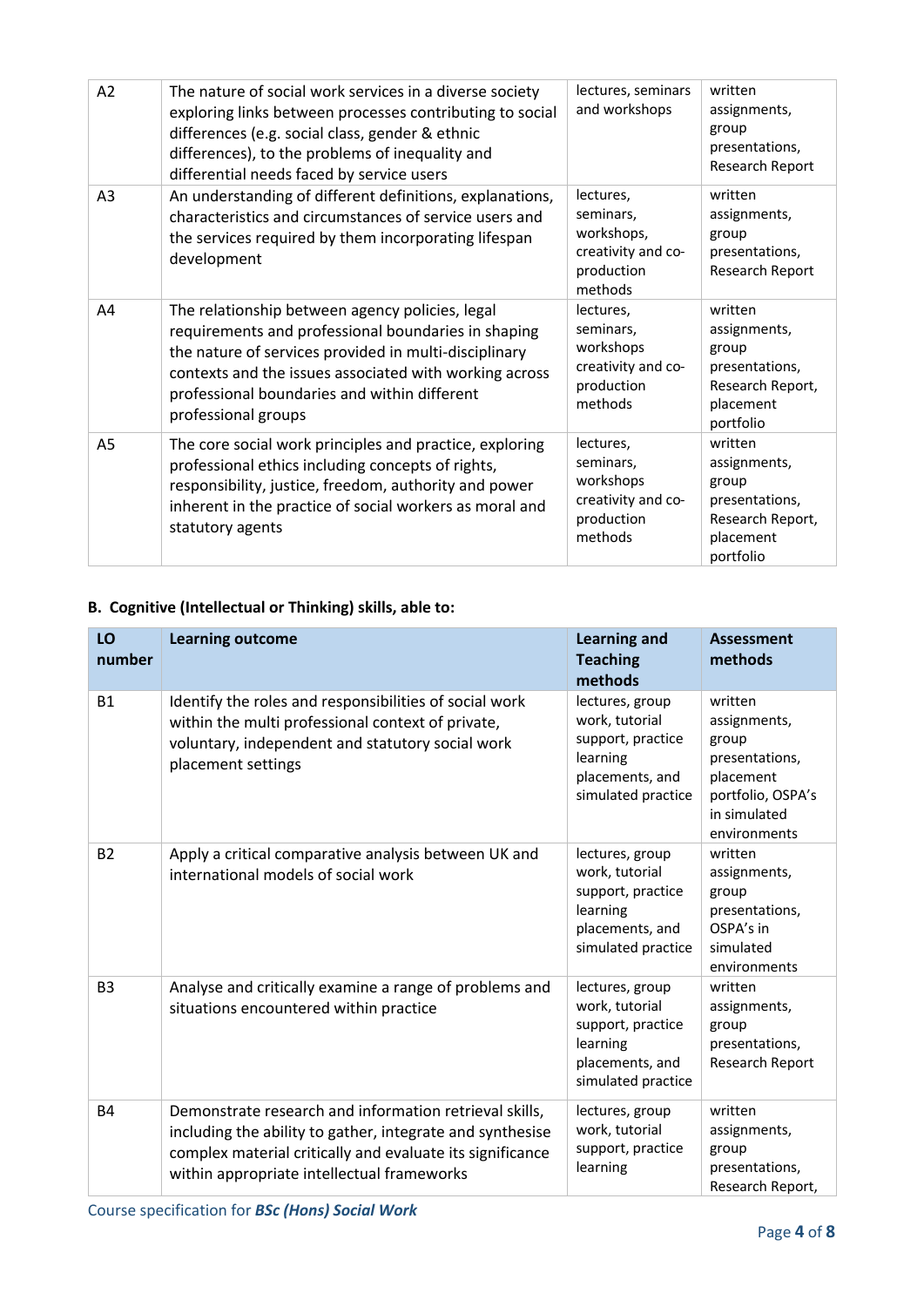|           |                                                                                                                                                                                     | placements, and<br>simulated practice                                                                       | placement<br>portfolio,<br>asynchronous<br>online test                                                                           |
|-----------|-------------------------------------------------------------------------------------------------------------------------------------------------------------------------------------|-------------------------------------------------------------------------------------------------------------|----------------------------------------------------------------------------------------------------------------------------------|
| <b>B5</b> | Demonstrate an ability to critically reflect in, and on,<br>practice to ensure best outcomes are achieved for users<br>of social work services and carers in practice<br>placements | lectures, group<br>work, tutorial<br>support, practice<br>learning<br>placements, and<br>simulated practice | written<br>assignments,<br>group<br>presentations,<br>Research Report,<br>placement<br>portfolio,<br>asynchronous<br>online test |

## **C. Practical (Professional or Subject) skills, able to:**

| LO<br>number   | <b>Learning outcome</b>                                                                                                                                                                                                                                                            | <b>Learning and</b><br><b>Teaching</b><br>methods                                                                                                       | <b>Assessment</b><br>methods                                                                      |
|----------------|------------------------------------------------------------------------------------------------------------------------------------------------------------------------------------------------------------------------------------------------------------------------------------|---------------------------------------------------------------------------------------------------------------------------------------------------------|---------------------------------------------------------------------------------------------------|
| C1             | Apply risk analysis methodology in a variety of practice<br>placements and virtual practice contexts in relation to<br>service users, practitioners, family or communities                                                                                                         | lectures, skill-<br>based simulation<br>methods, practice<br>learning<br>placements,<br>multi-disciplinary<br>group work and<br>action learning<br>sets | practice learning<br>placement<br>assessment<br>artefacts                                         |
| C <sub>2</sub> | Be cognisant in the nature of analysis and professional<br>judgement and the processes of risk assessment and<br>decision making, including the theory of risk informed<br>decisions and the balance of choice and control, rights<br>and protection in decision making approaches | lectures, skill-<br>based simulation<br>methods, practice<br>learning<br>placements,<br>multi-disciplinary<br>group work and<br>action learning<br>sets | practice learning<br>placement<br>assessment<br>artefacts                                         |
| C <sub>3</sub> | Demonstrate evidence based practice by linking choice<br>of intervention strategy to relevant knowledge and<br>research sources                                                                                                                                                    | lectures, skill-<br>based simulation<br>methods, practice<br>learning<br>placements,<br>multi-disciplinary<br>group work and<br>action learning<br>sets | practice learning<br>placement<br>assessment<br>artefacts                                         |
| C4             | Demonstrate readiness for practice prior to undertaking<br>practice placement learning in L5 and L6                                                                                                                                                                                | readiness for<br>practice teaching,<br>observation of a<br>Social Worker and<br>tutor support                                                           | readiness for<br>practice interview,<br>practice learning<br>placement<br>assessment<br>artefacts |
| C <sub>5</sub> | Practice within professional boundaries and effectively<br>contribute to multi-disciplinary teams in practice<br>placements, demonstrating the ability to meet the                                                                                                                 | lectures, skill-<br>based simulation<br>methods, practice<br>learning                                                                                   | practice learning<br>placement<br>assessment<br>artefacts                                         |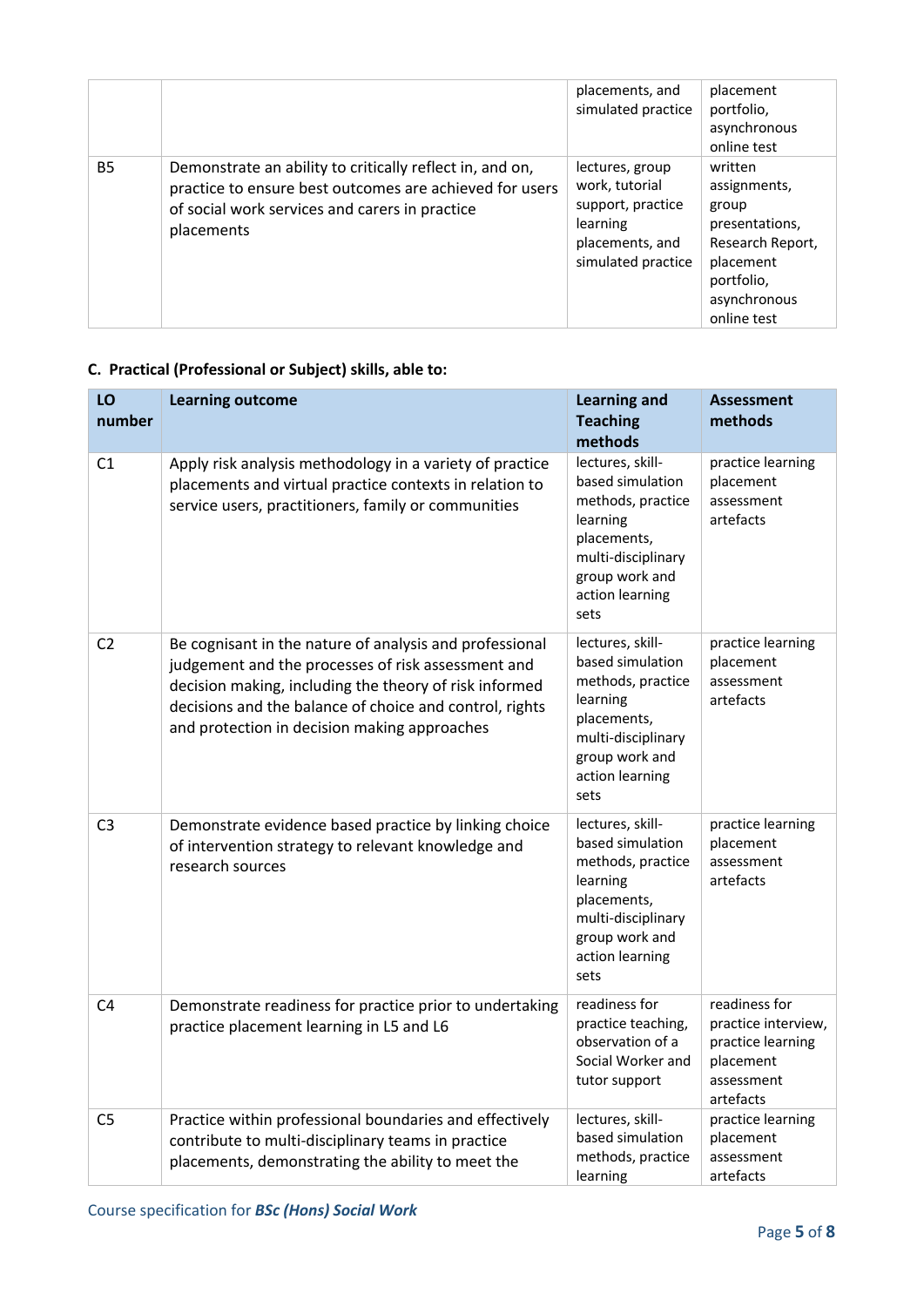| criteria to apply to be an Social Work England social<br>work registrant | placements,<br>multi-disciplinary<br>group work and<br>action learning<br>sets |  |
|--------------------------------------------------------------------------|--------------------------------------------------------------------------------|--|
|--------------------------------------------------------------------------|--------------------------------------------------------------------------------|--|

#### **D. Transferrable (Graduate and Employability) skills, able to:**

| LO<br>number   | <b>Learning outcome</b>                                                                                                                                          | <b>Learning and</b><br><b>Teaching</b><br>methods                                    | <b>Assessment</b><br>methods                                                                     |
|----------------|------------------------------------------------------------------------------------------------------------------------------------------------------------------|--------------------------------------------------------------------------------------|--------------------------------------------------------------------------------------------------|
| D <sub>1</sub> | Take responsibility for the planning and execution of<br>their own learning                                                                                      | lectures, skill-<br>based simulation<br>methods, practice<br>learning<br>placements, | practice learning<br>placement<br>assessment<br>artefacts, PDP                                   |
| D <sub>2</sub> | Develop competent professional communication skills;<br>verbal, electronic and written                                                                           | lectures, skill-<br>based simulation<br>methods, practice<br>learning<br>placements, | written<br>assignments,<br>group<br>presentations,<br>Research Report,<br>placement<br>portfolio |
| D <sub>3</sub> | Demonstrate digital literacy skills including the capacity<br>to carry out research using a wide range of research<br>tools, search strategies and methodologies | lectures, skill-<br>based simulation<br>methods, practice<br>learning<br>placements, | Research Report                                                                                  |
| D <sub>4</sub> | Practice and problem solve effectively both<br>autonomously and as a team member                                                                                 | lectures, skill-<br>based simulation<br>methods, practice<br>learning<br>placements, | practice learning<br>placement<br>assessment<br>artefacts                                        |
| D <sub>5</sub> | Engage in reflective practice and operate within a<br>framework of professional accountability                                                                   | lectures, skill-<br>based simulation<br>methods, practice<br>learning<br>placements, | Written<br>assignments,<br>practice learning<br>placement<br>assessment<br>artefacts             |

## **Academic Regulations**

The current University of Portsmouth [Examination and Assessment Regulations](https://policies.docstore.port.ac.uk/policy-107.pdf) will apply to this course.

## **Support for Student Learning**

The University of Portsmouth provides a comprehensive range of support services for students throughout their course, details of which are available at the [MyPort](http://myport.ac.uk/) student portal.

In addition to these University support services this course also provides:

Personal Development Planning (PDP)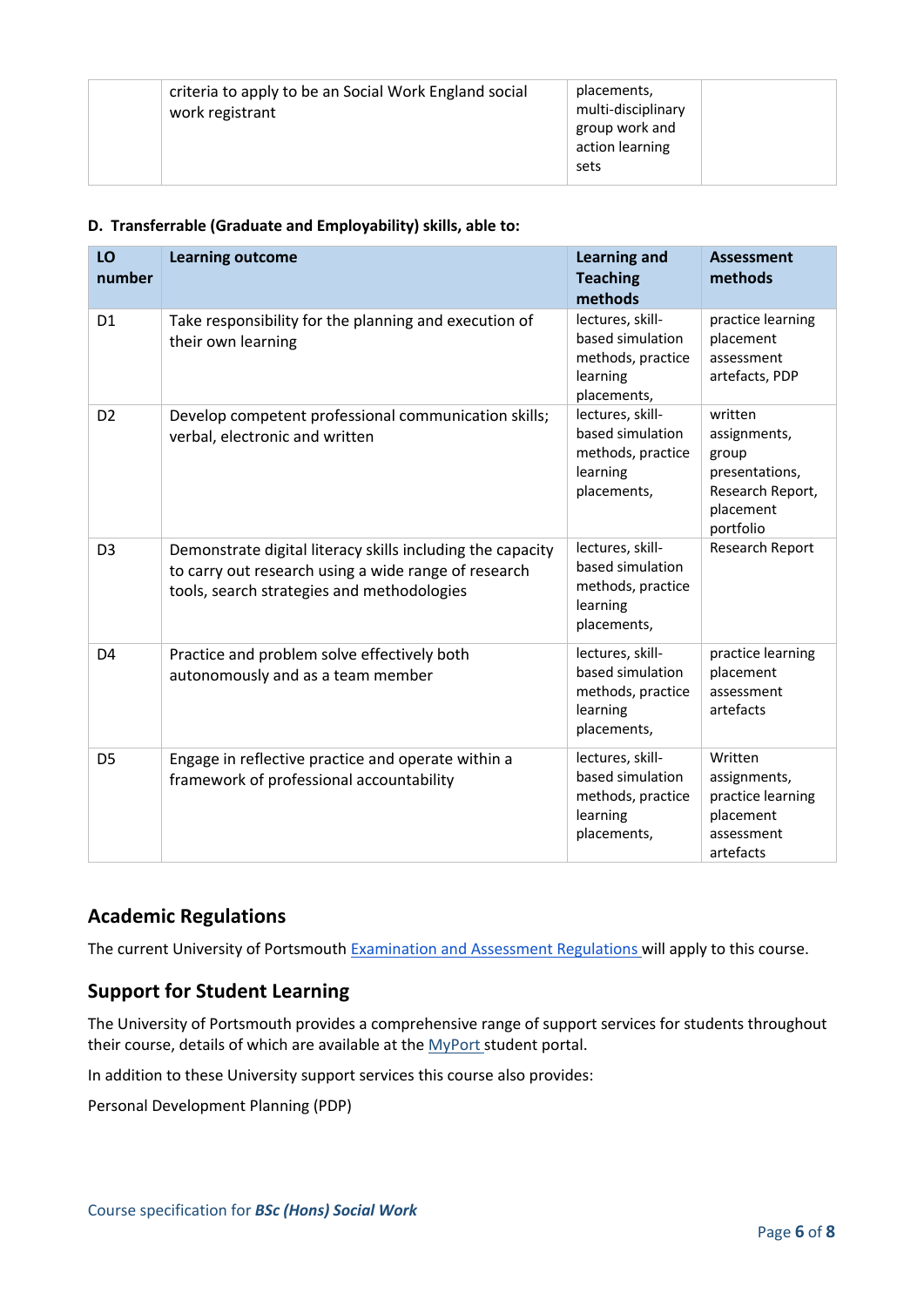Practice Educators, Work Based Supervisors, academic staff and the Faculty Placement Team support students in practice placements

## **Evaluation and Enhancement of Standards and Quality in Learning and Teaching**

The University of Portsmouth undertakes comprehensive monitoring, review and evaluation of courses within clearly assigned staff responsibilities. Student feedback is a key feature in these evaluations, as represented in our [Policy for Listening to and Responding to the Student Voice](http://policies.docstore.port.ac.uk/policy-069.pdf) where you can also find further information.

## **Reference Points**

The course and outcomes have been developed taking account of:

*Insert additional reference points or delete as required*

- [University of Portsmouth Curriculum Framework Specification](http://policies.docstore.port.ac.uk/policy-217.pdf)
- [University of Portsmouth Vision 2030 and Strategy 2025](https://www.port.ac.uk/about-us/our-ambition/our-strategy)
- [University of Portsmouth Code of Practice for Work-based and Placement Learning](http://policies.docstore.port.ac.uk/policy-151.pdf)
- [Quality Assurance Agency UK Quality Code for Higher Education](https://www.qaa.ac.uk/quality-code)
- [Quality Assurance Agency Qualification Characteristic Statements](https://www.qaa.ac.uk/quality-code/characteristics-statements)
- [Quality Assurance Agency Subject Benchmark Statement](https://www.qaa.ac.uk/quality-code/subject-benchmark-statements) for *Social Work*
- [Quality Assurance Agency Framework for Higher Education Qualifications](http://www.qaa.ac.uk/quality-code/the-existing-uk-quality-code/part-a-setting-and-maintaining-academic-standards)
- Requirements of Professional and/or Statutory Regulatory Bodies: **Social Work England**
- Evaluation of practice placements against QAA, Social Work England and BASW criteria
- Transforming the Experience of Students Through Assessment (TESTA) 2018
- Vocational and professional experience, scholarship and research expertise of the University of Portsmouth's academic members of staff
- National Occupational Standards

### **Disclaimer**

The University of Portsmouth has checked the information provided in this Course Specification and will endeavour to deliver this course in keeping with this Course Specification. However, changes to the course may sometimes be required arising from annual monitoring, student feedback, and the review and update of modules and courses.

Where this activity leads to significant changes to modules and courses there will be prior consultation with students and others, wherever possible, and the University of Portsmouth will take all reasonable steps to minimise disruption to students.

It is also possible that the University of Portsmouth may not be able to offer a module or course for reasons outside of its control, for example, due to the absence of a member of staff or low student registration numbers. Where this is the case, the University of Portsmouth will endeavour to inform applicants and students as soon as possible, and where appropriate, will facilitate the transfer of affected students to another suitable course.

## **Copyright**

The contents of this Course Specification are the copyright of the University of Portsmouth and all rights are reserved. No part of this publication may be reproduced, stored in a retrieval system or transmitted, in any form or by any means, such as electronic, mechanical, photocopied, recorded or otherwise, without the prior consent of the University of Portsmouth.